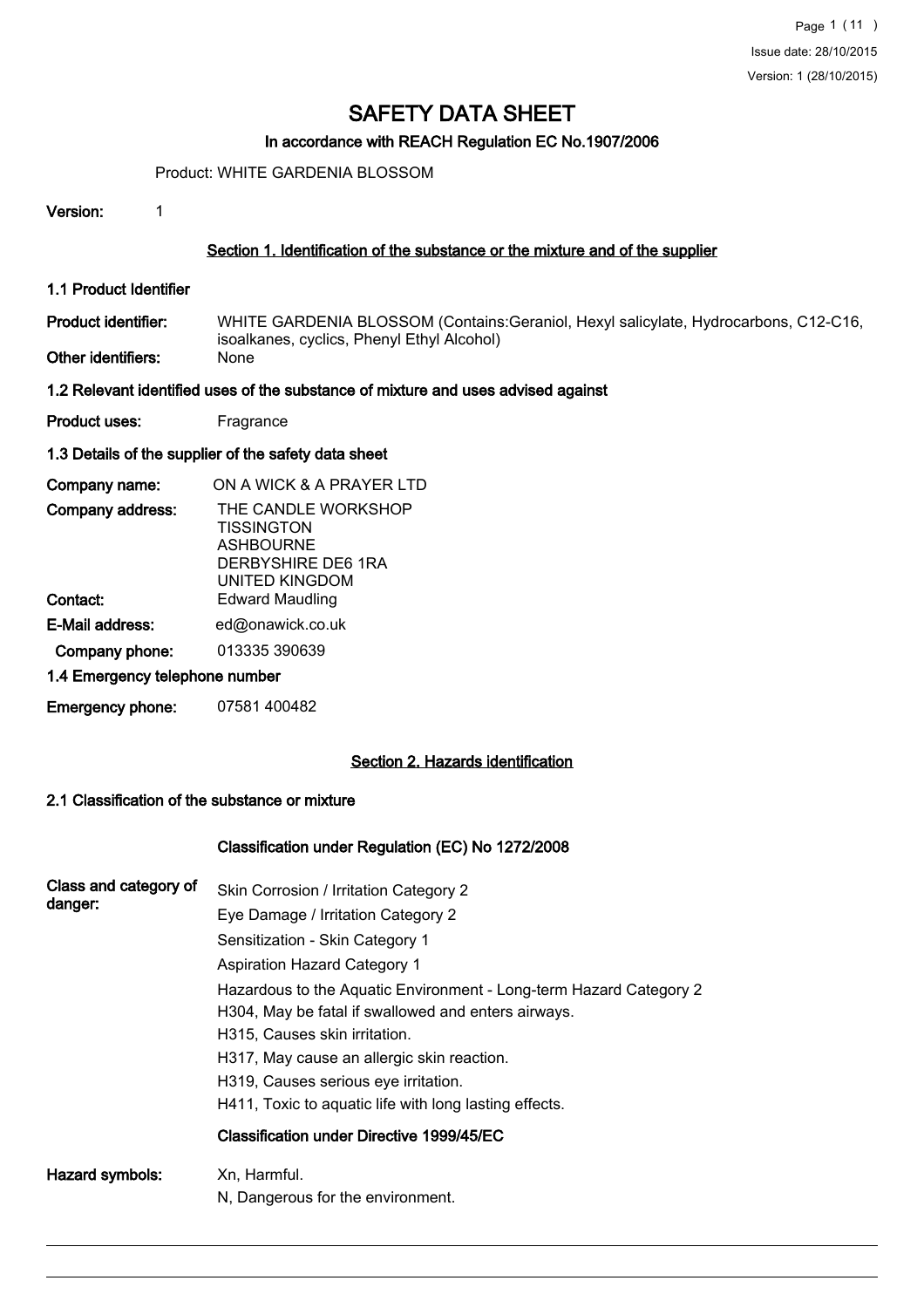# In accordance with REACH Regulation EC No.1907/2006

Product: WHITE GARDENIA BLOSSOM

| Version:<br>1                |                                                                                                                                                                                                                                                                                                                                                                                                                                                                                                                                                                                                                                                                                                                                                                                                                                                                                                                                                                                                                                  |
|------------------------------|----------------------------------------------------------------------------------------------------------------------------------------------------------------------------------------------------------------------------------------------------------------------------------------------------------------------------------------------------------------------------------------------------------------------------------------------------------------------------------------------------------------------------------------------------------------------------------------------------------------------------------------------------------------------------------------------------------------------------------------------------------------------------------------------------------------------------------------------------------------------------------------------------------------------------------------------------------------------------------------------------------------------------------|
| <b>Risk phrases:</b>         | R43, May cause sensitisation by skin contact.<br>R65, May cause lung damage if swallowed.<br>R51/53, Toxic to aquatic organisms, may cause long-term adverse effects in the aquatic<br>environment.                                                                                                                                                                                                                                                                                                                                                                                                                                                                                                                                                                                                                                                                                                                                                                                                                              |
| 2.2 Label elements           |                                                                                                                                                                                                                                                                                                                                                                                                                                                                                                                                                                                                                                                                                                                                                                                                                                                                                                                                                                                                                                  |
| Signal word:                 | Danger                                                                                                                                                                                                                                                                                                                                                                                                                                                                                                                                                                                                                                                                                                                                                                                                                                                                                                                                                                                                                           |
| <b>Hazard statements:</b>    | H304, May be fatal if swallowed and enters airways.<br>H315, Causes skin irritation.<br>H317, May cause an allergic skin reaction.<br>H319, Causes serious eye irritation.<br>H411, Toxic to aquatic life with long lasting effects.                                                                                                                                                                                                                                                                                                                                                                                                                                                                                                                                                                                                                                                                                                                                                                                             |
| Supplemental<br>Information: | EUH208, Contains Piperonal, Hexyl Cinnamal, Hydroxyisohexyl 3-Cyclohexene<br>Carboxaldehyde, Benzyl salicylate, Eugenol, Geranyl acetate, Isoeugenol, Nerol, 2,4-Dimethyl-<br>3-cyclohexen-1-carboxaldehyde. May produce an allergic reaction.                                                                                                                                                                                                                                                                                                                                                                                                                                                                                                                                                                                                                                                                                                                                                                                   |
| Precautionary<br>statements: | P261, Avoid breathing vapour or dust.<br>P264, Wash hands and other contacted skin thoroughly after handling.<br>P272, Contaminated work clothing should not be allowed out of the workplace.<br>P273, Avoid release to the environment.<br>P280, Wear protective gloves/eye protection/face protection.<br>P301/310, IF SWALLOWED: Immediately call a POISON CENTER or doctor/physician.<br>P302/352, IF ON SKIN: Wash with plenty of soap and water.<br>P305/351/338, IF IN EYES: Rinse cautiously with water for several minutes. Remove contact<br>lenses, if present and easy to do. Continue rinsing.<br>P331, Do not induce vomiting.<br>P333/313, If skin irritation or rash occurs: Get medical advice/attention.<br>P337/313, If eye irritation persists: Get medical advice/attention.<br>P362, Take off contaminated clothing and wash before reuse.<br>P391, Collect spillage.<br>P405, Store locked up.<br>P501, Dispose of contents/container to approved disposal site, in accordance with local<br>regulations. |
| Pictograms:                  |                                                                                                                                                                                                                                                                                                                                                                                                                                                                                                                                                                                                                                                                                                                                                                                                                                                                                                                                                                                                                                  |
| Other hazards:               | None                                                                                                                                                                                                                                                                                                                                                                                                                                                                                                                                                                                                                                                                                                                                                                                                                                                                                                                                                                                                                             |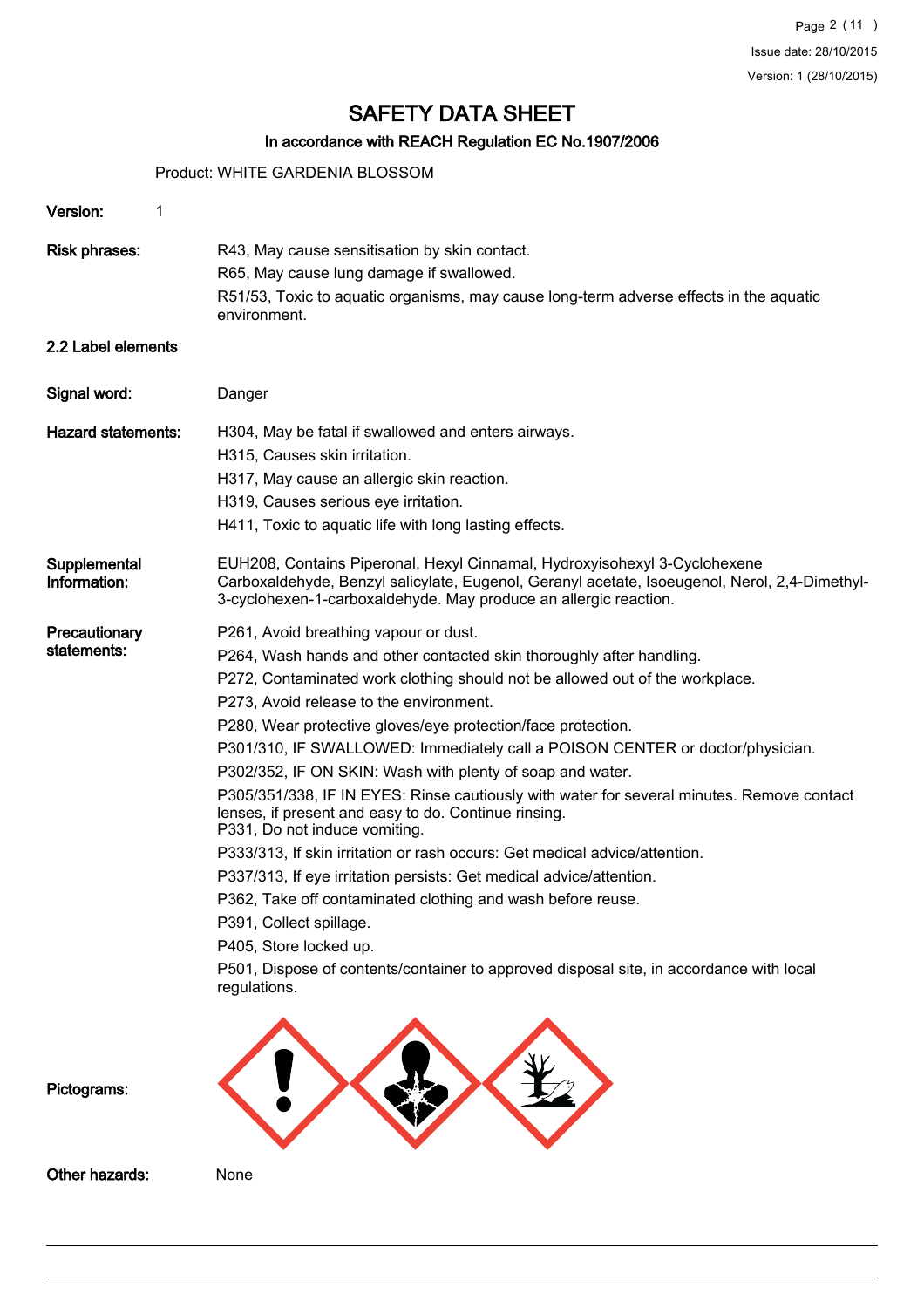# In accordance with REACH Regulation EC No.1907/2006

Product: WHITE GARDENIA BLOSSOM

Version: 1

# Section 3. Composition / information on ingredients

### 3.2 Mixtures

#### Contains:

| Name | CAS |  | <b>REACH Registration</b><br>No. | % | Classification for (DSD) Classification for (CLP)<br>67/548/EEC | 1272/2008 |
|------|-----|--|----------------------------------|---|-----------------------------------------------------------------|-----------|
|------|-----|--|----------------------------------|---|-----------------------------------------------------------------|-----------|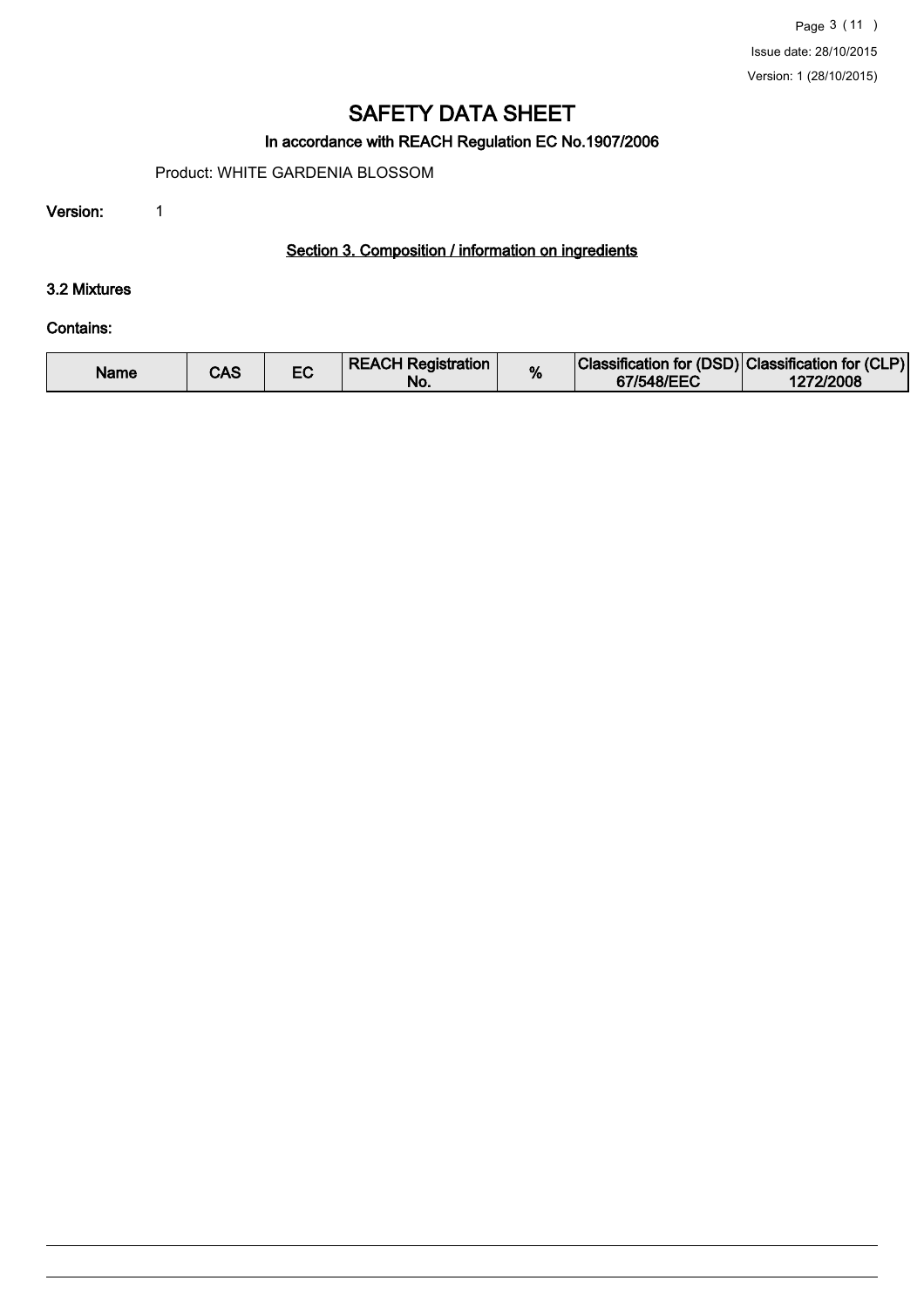Page 4 (11 ) Issue date: 28/10/2015 Version: 1 (28/10/2015)

# SAFETY DATA SHEET

# In accordance with REACH Regulation EC No.1907/2006

# Product: WHITE GARDENIA BLOSSOM

#### Version: 1

| Hydrocarbons, C12-<br>C16, isoalkanes,<br>cyclics   |                | 927-676-8 |                      | 24.00%   | Xn; R65-R66                      | AH 1;H304, EUH066                                                         |
|-----------------------------------------------------|----------------|-----------|----------------------|----------|----------------------------------|---------------------------------------------------------------------------|
| Phenyl Ethyl Alcohol                                | $60 - 12 - 8$  | 200-456-2 | 01-2119963921-31 / - | 13.83%   | Xn; R22-R36                      | ATO 4-EDI 2; H302-H319,-                                                  |
| Benzyl acetate                                      | $140 - 11 - 4$ | 205-399-7 |                      | 13.27%   | $-$ ; $-$                        | EH C3;H412,-                                                              |
| Hexyl salicylate                                    | 6259-76-3      | 228-408-6 |                      | 12.00%   | Xi-N; R38-R43-R50/53             | SCI 2-EDI 2-SS 1-EH A1-<br>EH C1;H315-H317-H319-<br>$H410 -$              |
| Hydrocarbons, C11-<br>C13, isoalkanes               |                | 920-901-0 | 01-2119456810-40     | 8.00%    | Xn; R65-R66                      | AH 1;H304,EUH066                                                          |
| Benzyl salicylate                                   | 118-58-1       | 204-262-9 |                      | 5.10%    | Xi-N ; R43-R51/53                | SS 1B-EH C3;H317-H320-<br>$H412 -$                                        |
| Benzyl benzoate                                     | 120-51-4       | 204-402-9 |                      | 4.32%    | Xn-N; R22-R51/53                 | ATO 4-EH A1-EH C2;<br>H302-H400-H411,-                                    |
| Eugenol                                             | $97-53-0$      | 202-589-1 |                      | 3.00%    | Xi ; R36-R43                     | EDI 2-SS 1B;H317-H319,-                                                   |
| Hexyl Cinnamal                                      | 101-86-0       | 202-983-3 |                      | 3.00%    | Xi ; R38-R43                     | SS 1B-EH C2; H317-H411,-                                                  |
| Linalool                                            | 78-70-6        | 201-134-4 |                      | 1.59%    | Xi ; R38                         | SCI 2-EDI 2;H315-H319,-                                                   |
| Hydroxyisohexyl 3-<br>Cyclohexene<br>Carboxaldehyde | 31906-04-4     | 250-863-4 |                      | 1.00%    | Xi ; R43                         | SS 1B; H317,-                                                             |
| Ethylene brassylate                                 | 105-95-3       | 203-347-8 |                      | 1.00%    | $N$ ; R51/53                     | EH C2;H411,-                                                              |
| Piperonal                                           | 120-57-0       | 204-409-7 |                      | 1.00%    | Xi : R43                         | SS 1B; H317,-                                                             |
| Z-3-Hexenyl Salicylate                              | 65405-77-8     | 265-745-8 |                      | 1.00%    | N; R50/53                        | EH A1-EH C1;H410,-                                                        |
| Geranyl acetate                                     | 105-87-3       | 203-341-5 |                      | 0.50%    | Xi-N; R38-R43-R51/53             | SCI 2-SS 1-EH C3:H315-<br>H317-H412,-                                     |
| Geraniol                                            | 106-24-1       | 203-377-1 |                      | 0.37%    | Xi ; R38-R41-R43                 | SCI 2-EDI 1-SS 1;H315-<br>H317-H318,-                                     |
| Nerol                                               | 106-25-2       | 203-378-7 |                      | 0.31%    | Xi; R43-R36/38                   | SCI 2-EDI 2-SS 1B;H315-<br>H317-H319,-                                    |
| 2,4-Dimethyl-3-<br>cyclohexen-1-<br>carboxaldehyde  | 68039-49-6     | 268-264-1 |                      | 0.30%    | Xi ; R43-R36/38-R52/53           | SCI 2-EDI 2-SS 1B-EH C3;<br>H315-H317-H319-H412,-                         |
| p-Methylanisole                                     | 104-93-8       | 203-253-7 |                      | 0.23%    | Xn; R10-R22-R38-R63-<br>R52/53   | FL 3-ATO 4-SCI 2-REP 2-<br>EH C3;H226-H302-H315-<br>H361-H412,-           |
| Cedrol                                              | 77-53-2        | 201-035-6 |                      | 0.16%    | N; R51/53                        | EH C2;H411,-                                                              |
| alpha-Cedrene                                       | 469-61-4       | 207-418-4 |                      | 0.10%    | Xn-N; R65-R50/53                 | AH 1-EH A1-EH C1; H304-<br>H410.-                                         |
| Isoeugenol                                          | $97 - 54 - 1$  | 202-590-7 |                      | 0.08%    | Xn; R43-R21/22-R36/38            | ATO 4-ATD 4-SCI 2-EDI 2-<br>SS 1A:H302-H312-H315-<br>H317-H319,-          |
| Amyl salicylate                                     | 2050-08-0      | 911-280-7 |                      | 0.08%    | Xn-N; R22-R50/53                 | ATO 4-EH A1-EH C1:<br>H302-H410,-                                         |
| beta-Caryophyllene                                  | 87-44-5        | 201-746-1 |                      | 0.07%    | Xn; R65                          | AH 1;H304,-                                                               |
| I- beta - Bisabolene                                | 495-61-4       |           |                      | 0.01%    | Xn: R38-R43-R65                  | SCI 2-SS 1B-AH 1:H304-<br>H315-H317,-                                     |
| alpha-Pinene                                        | 80-56-8        | 201-291-9 |                      | < 0.001% | Xn; R10-R38-R43-R65              | FL 3-SCI 2-SS 1B-AH 1:<br>H226-H304-H315-H317,-                           |
| beta-Pinene                                         | 127-91-3       | 204-872-5 |                      | < 0.001% | Xn: R10-R38-R43-R65              | FL 3-SCI 2-SS 1B-AH 1;<br>H226-H304-H315-H317,-                           |
| dl-Limonene (racemic)                               | 138-86-3       | 205-341-0 |                      | < 0.001% | Xn-N; R10-R38-R43-R65-<br>R50/53 | FL 3-SCI 2-SS 1-SS 1B-AH<br>1-EH A1-EH C1; H226-<br>H304-H315-H317-H410.- |
| p-Cymene                                            | 99-87-6        | 202-796-7 |                      | < 0.001% | Xn-N : R10-R65-R51/53            | FL 3-AH 1-EH C2;H226-<br>H304-H411,-                                      |
| d-Limonene                                          | 5989-27-5      | 227-813-5 |                      | < 0.001% | Xn-N; R10-R38-R43-R65-<br>R50/53 | FL 3-SCI 2-SS 1-SS 1B-AH<br>1-EH A1-EH C1;H226-<br>H304-H315-H317-H410 -  |
| Terpinolene                                         | 586-62-9       | 209-578-0 |                      | < 0.001% | Xn-N; R43-R65-R50/53             | SS 1B-AH 1-EH A1-EH C1;<br>H304-H317-H410,-                               |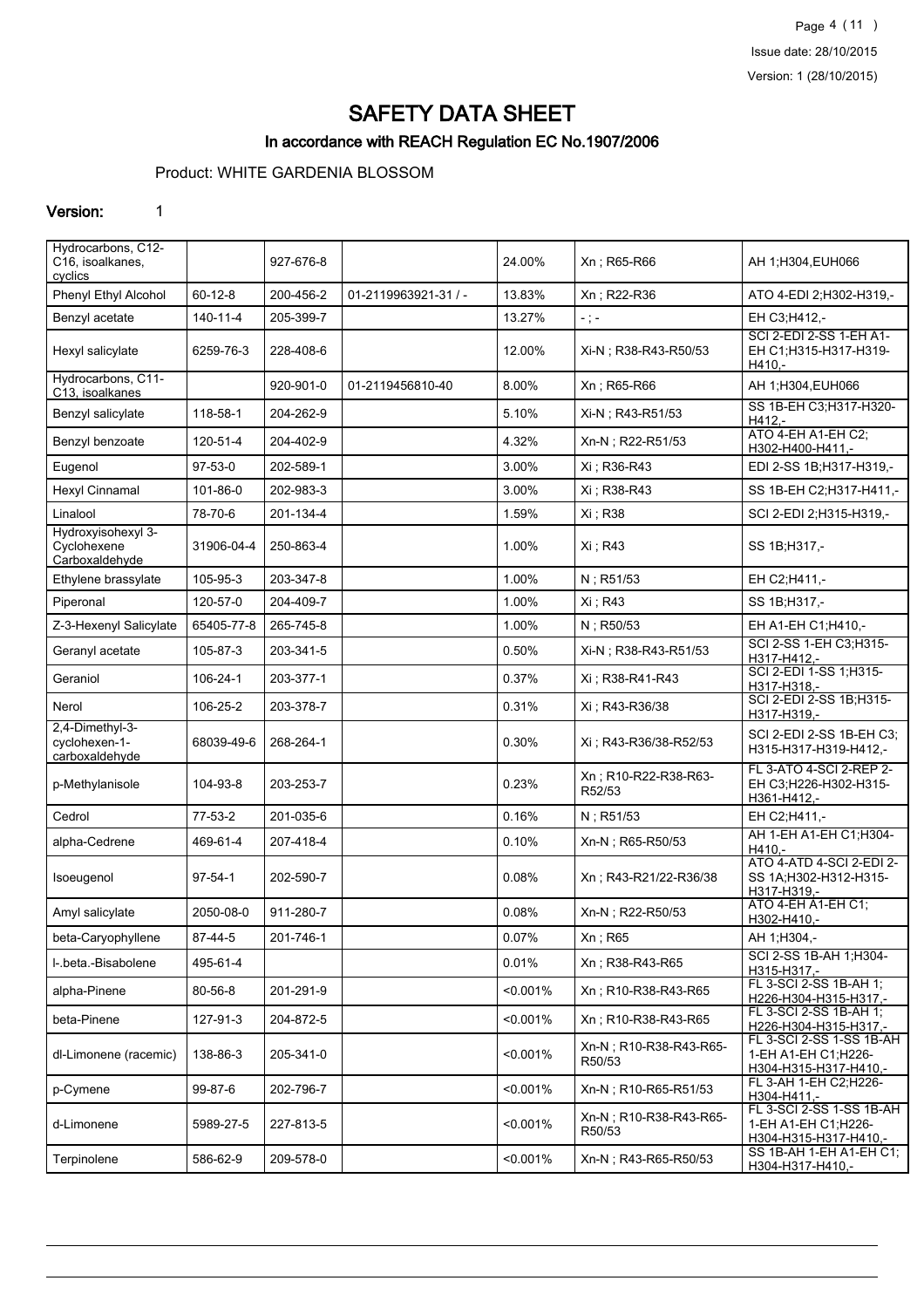### In accordance with REACH Regulation EC No.1907/2006

### Product: WHITE GARDENIA BLOSSOM

#### Version: 1

### Substances with Community workplace exposure limits, not listed above:

| Name          | <b>CAS</b> | гΩ<br>ᇊ   | %      |
|---------------|------------|-----------|--------|
| Ethyl alcohol | 64-17-5    | 200-578-6 | 0.002% |

Substances that are persistent, bioaccumulative and toxic or very persistent and very bioaccumulative, greater than 0.1%:

Not Applicable

# Section 4. First-aid measures

### 4.1 Description of first aid measures

IF SWALLOWED: Immediately call a POISON CENTER or doctor/physician.

IF ON SKIN: Wash with plenty of soap and water.

IF IN EYES: Rinse cautiously with water for several minutes. Remove contact lenses, if present and easy to do. Continue rinsing.

# 4.2 Most important symptoms and effects, both acute and delayed

May be fatal if swallowed and enters airways.

Causes skin irritation.

May cause an allergic skin reaction.

Causes serious eye irritation.

# 4.3 Indication of any immediate medical attention and special treatment needed

None expected, see Section 4.1 for further information.

# SECTION 5: Firefighting measures

# 5.1 Extinguishing media

Suitable media: Carbon dioxide, Dry chemical, Foam.

# 5.2 Special hazards arising from the substance or mixture

In case of fire, may be liberated: Carbon monoxide, Unidentified organic compounds.

# 5.3 Advice for fire fighters:

In case of insufficient ventilation, wear suitable respiratory equipment.

# Section 6. Accidental release measures

# 6.1 Personal precautions, protective equipment and emergency procedures:

Avoid inhalation. Avoid contact with skin and eyes. See protective measures under Section 7 and 8.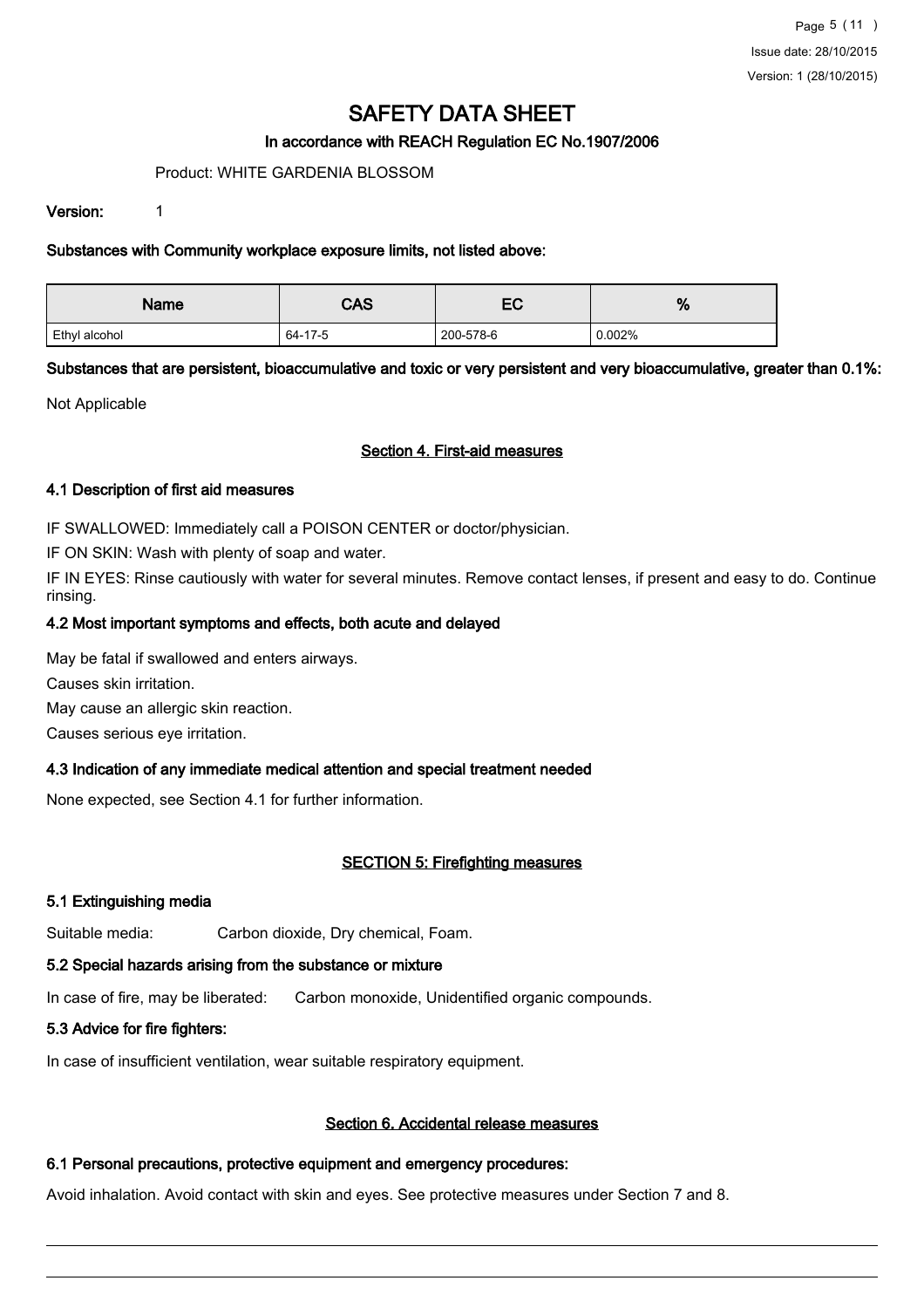# In accordance with REACH Regulation EC No.1907/2006

### Product: WHITE GARDENIA BLOSSOM

### Version: 1

### 6.2 Environmental precautions:

Keep away from drains, surface and ground water, and soil.

### 6.3 Methods and material for containment and cleaning up:

Remove ignition sources. Provide adequate ventilation. Avoid excessive inhalation of vapours. Contain spillage immediately by use of sand or inert powder. Dispose of according to local regulations.

#### 6.4 Reference to other sections:

Also refer to sections 8 and 13.

# Section 7. Handling and storage

### 7.1 Precautions for safe handling:

Keep away from heat, sparks, open flames and hot surfaces. - No smoking. Use personal protective equipment as required. Use in accordance with good manufacturing and industrial hygiene practices. Use in areas with adequate ventilation Do not eat, drink or smoke when using this product.

### 7.2 Conditions for safe storage, including any incompatibilities:

Store in a well-ventilated place. Keep container tightly closed. Keep cool. Ground/bond container and receiving equipment. Use explosion-proof electrical, ventilating and lighting equipment. Use only non-sparking tools. Take precautionary measures against static discharge.

# 7.3 Specific end use(s):

Use in accordance with good manufacturing and industrial hygiene practices.

#### Section 8. Exposure controls/personal protection

#### 8.1 Control parameters

#### Workplace exposure limits:

| Ingredient    | <b>CAS</b>   | EC       | <b>Description</b>                                         |      |      | Reference           |
|---------------|--------------|----------|------------------------------------------------------------|------|------|---------------------|
| Ethyl alcohol | 64-17-5<br>6 | 200-578- | Long-term exposure limit (8-hour<br>TWA reference period)  | 1000 | 1920 | UK EH40 Oct<br>2007 |
|               |              |          | Short-term exposure limit (15-<br>minute reference period) |      |      | UK EH40 Oct<br>2007 |

# 8.2 Exposure Controls

# Eye / Skin Protection

Wear protective gloves/eye protection/face protection

# Respiratory Protection

Ensure adequate and ongoing ventilation is maintained in order to prevent build up of excessive vapour and to ensure occupational exposure limits are adhered to. If appropriate, and depending on your patterns and volumes of use, the following engineering controls may be required as additional protective measures: a) Isolate mixing rooms and other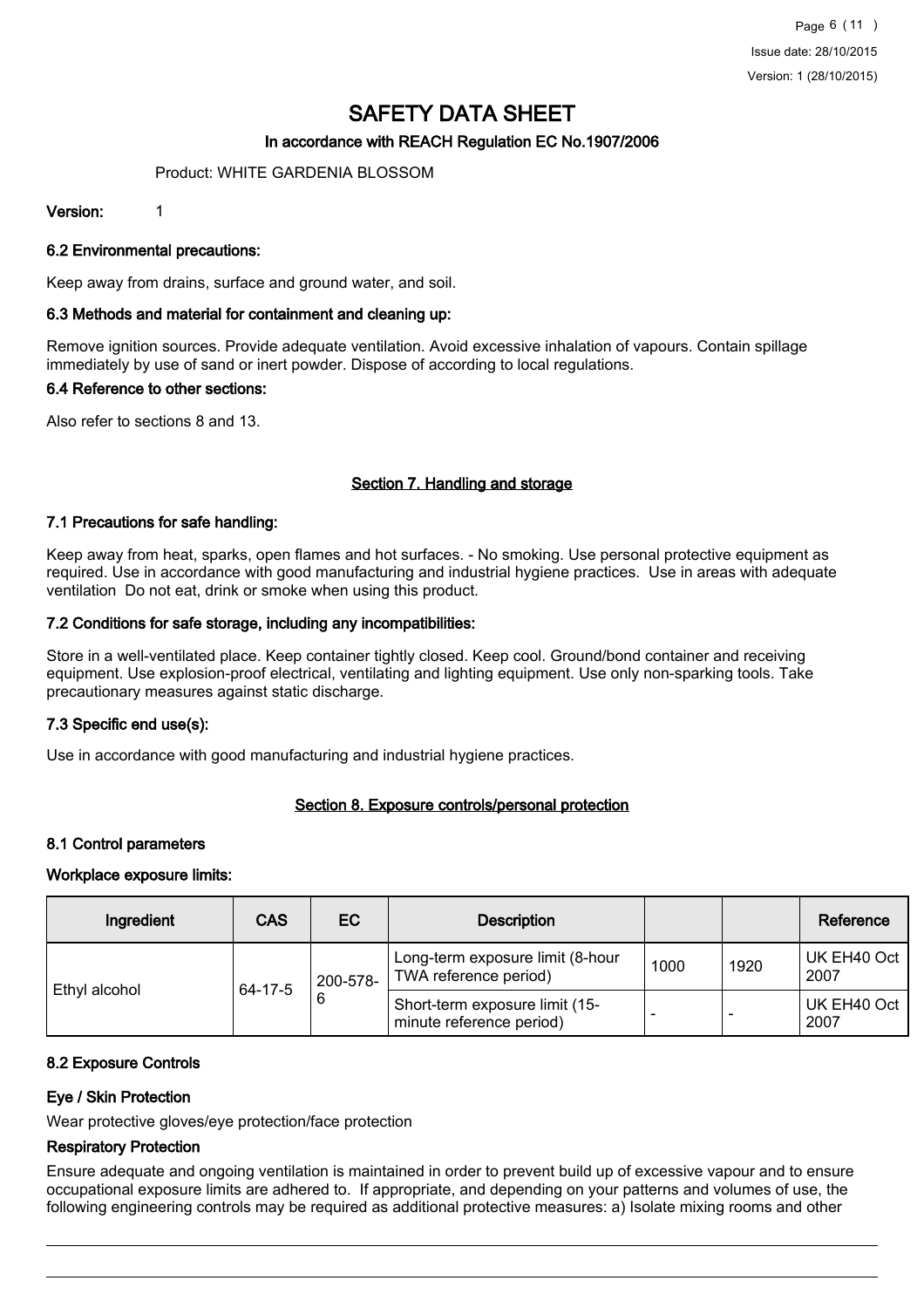### In accordance with REACH Regulation EC No.1907/2006

#### Product: WHITE GARDENIA BLOSSOM

#### Version: 1

areas where this material is used or openly handled. Maintain these areas under negative air pressure relative to the rest of the plant. b) Employ the use of Personal protective equipment - an approved, properly fitted respirator with organic vapour cartridges or canisters and particulate filters. c) Use local exhaust ventilation around open tanks and other open sources of potential exposures in order to avoid excessive inhalation, including places where this material is openly weighed or measured. In addition, use general dilution ventilation of the work area to eliminate or reduce possible worker exposures. d) Use closed systems for transferring and processing this material.

Also refer to Sections 2 and 7.

### Section 9. Physical and chemical properties

### 9.1 Information on basic physical and chemical properties

| Appearance:                    | Colourless to Very Pale Yellow |
|--------------------------------|--------------------------------|
| Odour:                         | Not determined                 |
| pH:                            | Not determined                 |
| Initial boiling point / range: | Not determined                 |
| Flash point:                   | >61 °C                         |
| Vapour pressure:               | Not determined                 |
| <b>Relative density:</b>       | $0.9290 - 0.9490$              |
| Solubility(ies):               | Not determined                 |
| 9.2 Other information:         | None available                 |

# Section 10. Stability and reactivity

#### 10.1 Reactivity:

Presents no significant reactivity hazard, by itself or in contact with water.

#### 10.2 Chemical stability:

Good stability under normal storage conditions.

#### 10.3 Possibility of hazardous reactions:

Not expected under normal conditions of use.

#### 10.4 Conditions to avoid:

Avoid extreme heat.

#### 10.5 Incompatible materials:

Avoid contact with strong acids, alkalis or oxidising agents.

#### 10.6 Hazardous decomposition products:

Not expected.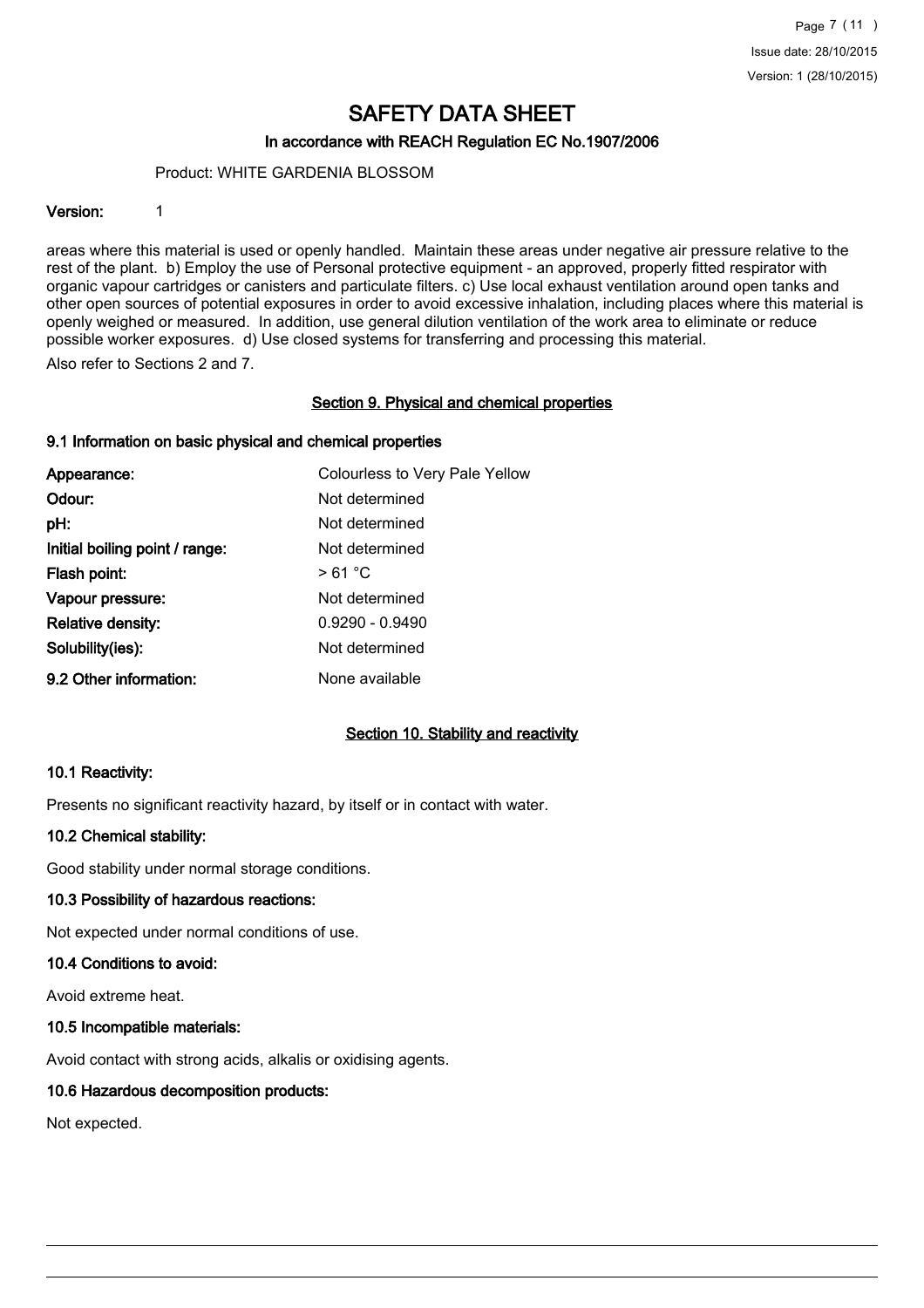# In accordance with REACH Regulation EC No.1907/2006

Product: WHITE GARDENIA BLOSSOM

Version: 1

# Section 11. Toxicological information

### 11.1 Information on toxicological effects

This mixture has not been tested as a whole for health effects. The health effects have been calculated using the methods outlined in Regulation (EC) No 1272/2008 (CLP).

May be fatal if swallowed and enters airways.

Causes skin irritation.

May cause an allergic skin reaction.

Causes serious eye irritation.

# Assumed Toxicity Value (LD50 or ATE) for Acute Oral Toxicity: 4479 Assumed Toxicity Value (LD50 or ATE) for Acute Dermal Toxicity: > 5000 Assumed Toxicity Value (LC50 or ATE) for Acute Inhalation Toxicity: Not Available **Inhalation Route:** Not Available in the United States of Available in the United States of Available in the United States of Available in the United States of Available in the United States of Available in the United Stat

# Information about hazardous ingredients in the mixture

| Ingredient           | CAS           | EC        | LD50/ATE Oral | LD50/ATE<br>Dermal | LC50/ATE<br>Inhalation | LC50 Route    |
|----------------------|---------------|-----------|---------------|--------------------|------------------------|---------------|
| Benzyl benzoate      | 120-51-4      | 204-402-9 | 1500          | 4000               | Not available          | Not available |
| Phenyl Ethyl Alcohol | $60 - 12 - 8$ | 200-456-2 | 1610          | 2500               | Not available          | Not available |

Refer to Sections 2 and 3 for additional information.

# Section 12. Ecological information

# 12.1 Toxicity:

Toxic to aquatic life with long lasting effects.

- 12.2 Persistence and degradability: Not available
- 12.3 Bioaccumulative potential: Not available
- 12.4 Mobility in soil: Not available

# 12.5 Results of PBT and vPvB assessment:

This substance does not meet the PBT/vPvB criteria of REACH, annex XIII.

12.6 Other adverse effects: Not available

# Section 13. Disposal considerations

# 13.1 Waste treatment methods:

Dispose of in accordance with local regulations. Avoid disposing into drainage systems and into the environment. Empty containers should be taken to an approved waste handling site for recycling or disposal.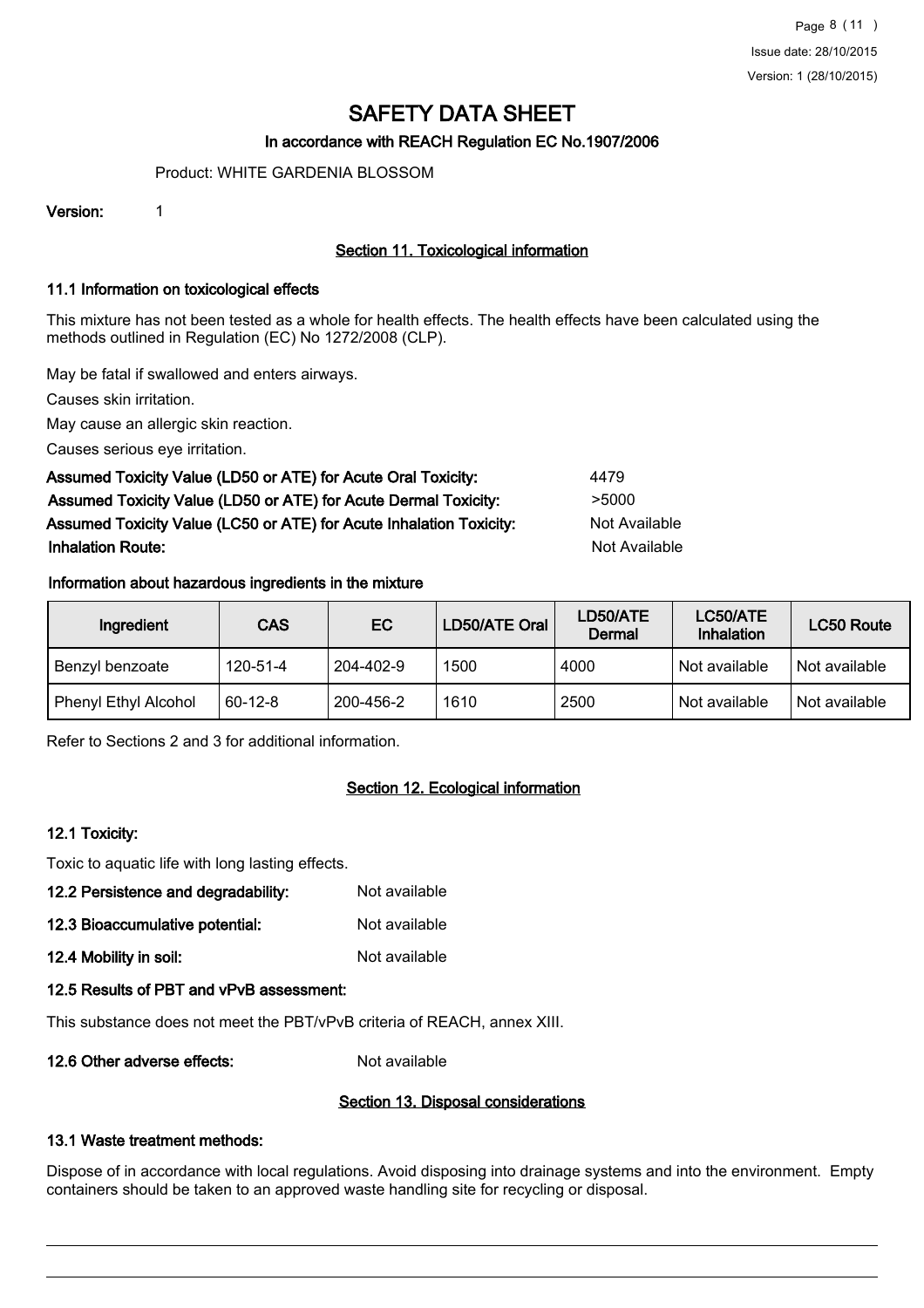# In accordance with REACH Regulation EC No.1907/2006

# Product: WHITE GARDENIA BLOSSOM

Version: 1

#### Section 14. Transport information

| 14.1 UN number:                                                               | UN3082                                                                                            |
|-------------------------------------------------------------------------------|---------------------------------------------------------------------------------------------------|
| 14.2 UN Proper Shipping Name:                                                 | ENVIRONMENTALLY HAZARDOUS SUBSTANCE, LIQUID, N.O.S. (Hexyl<br>salicylate, Z-3-Hexenyl Salicylate) |
| 14.3 Transport hazard class(es):                                              | 9                                                                                                 |
| Sub Risk:                                                                     |                                                                                                   |
| 14.4. Packing Group:                                                          | $\mathbf{III}$                                                                                    |
| 14.5 Environmental hazards:                                                   | This is an environmentally hazardous substance.                                                   |
| 14.6 Special precautions for user:                                            | None additional                                                                                   |
| 14.7 Transport in bulk according to Annex II of MARPOL73/78 and the IBC Code: |                                                                                                   |

Not applicable

### Section 15. Regulatory information

# 15.1 Safety, health and environmental regulations/legislation specific for the substance or mixture

None additional

### 15.2 Chemical Safety Assessment

A Chemical Safety Assessment has not been carried out for this product.

#### Section 16. Other information

| Concentration % Limits:  | EH C2=16.86% EH C3=1.66% EH C4=1.18% SCI 2=73.57% EDI 2=29.<br>28% EDI 2A=25.48% SS 1=8.33% AH 1=31.07% |
|--------------------------|---------------------------------------------------------------------------------------------------------|
| Total Fractional Values: | FH C2=5.93 FH C3=60.06 FH C4=84.69 SCI 2=1.36 FDI 2=3.42 FDI<br>2A=3.93 SS 1=12.00 AH 1=3.22            |

Key to revisions:

Not applicable

#### Key to abbreviations:

| l Abbreviation   | Meaning                                                            |
|------------------|--------------------------------------------------------------------|
| AH <sub>1</sub>  | <b>Aspiration Hazard Category 1</b>                                |
| ATD <sub>4</sub> | Acute Toxicity - Dermal Category 4                                 |
| ATO <sub>4</sub> | Acute Toxicity - Oral Category 4                                   |
| EDI <sub>1</sub> | Eye Damage / Irritation Category 1                                 |
| EDI <sub>2</sub> | Eye Damage / Irritation Category 2                                 |
| EH A1            | Hazardous to the Aquatic Environment - Acute Hazard Category 1     |
| EH <sub>C1</sub> | Hazardous to the Aquatic Environment - Long-term Hazard Category 1 |
| EH <sub>C2</sub> | Hazardous to the Aquatic Environment - Long-term Hazard Category 2 |
| EH <sub>C3</sub> | Hazardous to the Aquatic Environment - Long-term Hazard Category 3 |
| <b>EUH066</b>    | Repeated exposure may cause skin dryness or cracking.              |
| FL3              | Flammable Liquid, Hazard Category 3                                |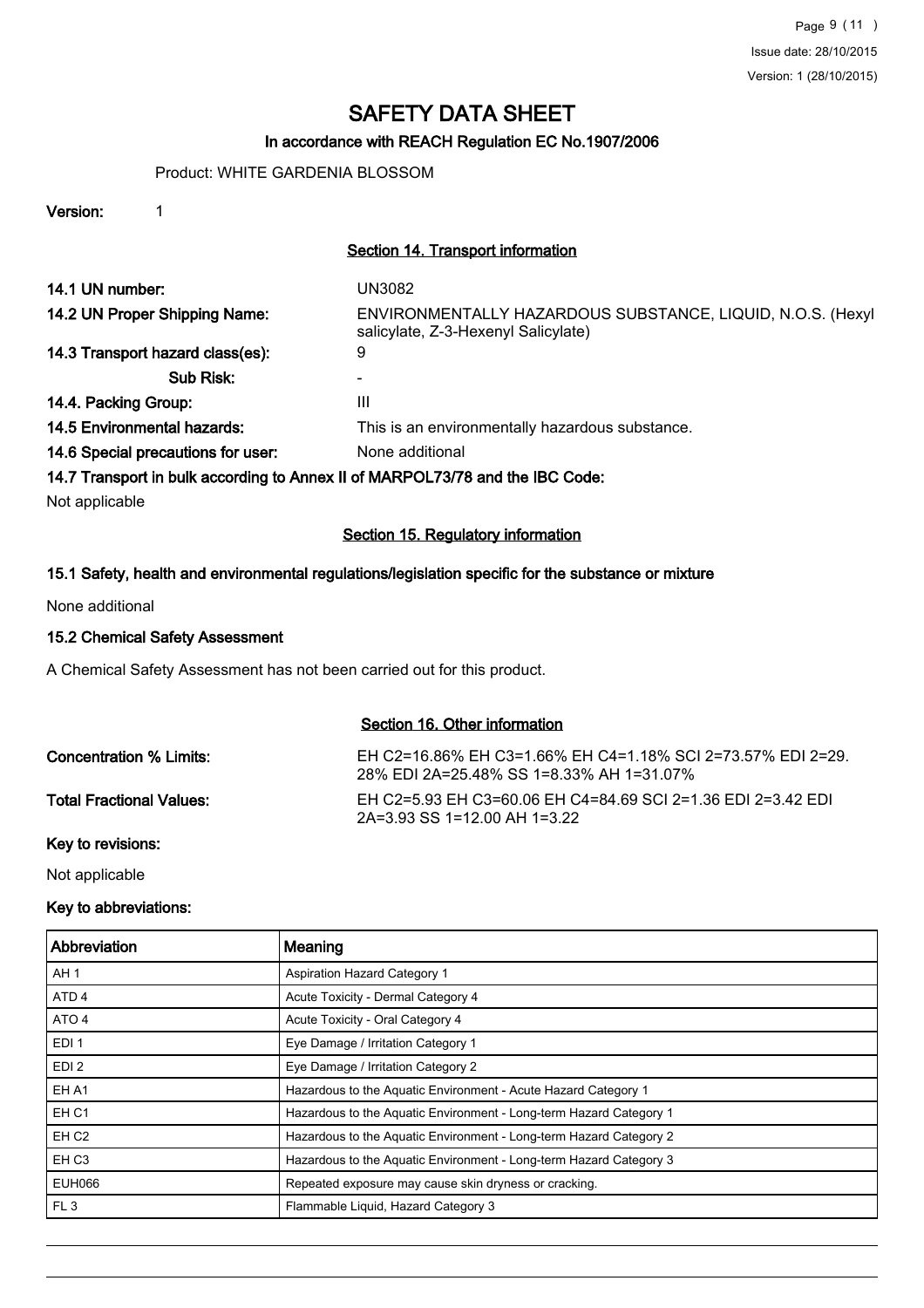Page 10 (11) Issue date: 28/10/2015 Version: 1 (28/10/2015)

# SAFETY DATA SHEET

# In accordance with REACH Regulation EC No.1907/2006

# Product: WHITE GARDENIA BLOSSOM

### Version: 1

| H226         | Flammable liquid and vapour.                                                                                                        |
|--------------|-------------------------------------------------------------------------------------------------------------------------------------|
| H302         | Harmful if swallowed.                                                                                                               |
| H304         | May be fatal if swallowed and enters airways.                                                                                       |
| H312         | Harmful in contact with skin.                                                                                                       |
| H315         | Causes skin irritation.                                                                                                             |
| H317         | May cause an allergic skin reaction.                                                                                                |
| H318         | Causes serious eye damage.                                                                                                          |
| H319         | Causes serious eye irritation.                                                                                                      |
| H320         | Causes eye irritation.                                                                                                              |
| H361         | Suspected of damaging fertility or the unborn child (exposure route).                                                               |
| H400         | Very toxic to aquatic life.                                                                                                         |
| H410         | Very toxic to aquatic life with long lasting effects.                                                                               |
| H411         | Toxic to aquatic life with long lasting effects.                                                                                    |
| H412         | Harmful to aquatic life with long lasting effects.                                                                                  |
| P202         | Do not handle until all safety precautions have been read and understood.                                                           |
| P210         | Keep away from heat, sparks, open flames and hot surfaces. - No smoking.                                                            |
| P233         | Keep container tightly closed.                                                                                                      |
| P240         | Ground/bond container and receiving equipment.                                                                                      |
| P241         | Use explosion-proof electrical, ventilating and lighting equipment.                                                                 |
| P242         | Use only non-sparking tools.                                                                                                        |
| P243         | Take precautionary measures against static discharge.                                                                               |
| P261         | Avoid breathing vapour or dust.                                                                                                     |
| P264         | Wash hands and other contacted skin thoroughly after handling.                                                                      |
| P270         | Do not eat, drink or smoke when using this product.                                                                                 |
| P272         | Contaminated work clothing should not be allowed out of the workplace.                                                              |
| P273         | Avoid release to the environment.                                                                                                   |
| P280         | Wear protective gloves/eye protection/face protection.                                                                              |
| P301/310     | IF SWALLOWED: Immediately call a POISON CENTER or doctor/physician.                                                                 |
| P301/312     | IF SWALLOWED: call a POISON CENTER or doctor/physician if you feel unwell.                                                          |
| P302/352     | IF ON SKIN: Wash with plenty of soap and water.                                                                                     |
| P303/361/353 | IF ON SKIN (or hair): Remove/take off immediately all contaminated clothing. Rinse skin with<br>water/shower.                       |
| P305/351/338 | IF IN EYES: Rinse cautiously with water for several minutes. Remove contact lenses, if present and easy<br>to do. Continue rinsing. |
| P308/313     | IF exposed or concerned: Get medical advice/attention.                                                                              |
| P310         | Immediately call a POISON CENTER or doctor/physician.                                                                               |
| P312         | Call a POISON CENTRE or doctor/physician if you feel unwell.                                                                        |
| P330         | Rinse mouth.                                                                                                                        |
| P331         | Do not induce vomiting.                                                                                                             |
| P332/313     | If skin irritation occurs: Get medical advice/attention.                                                                            |
| P333/313     | If skin irritation or rash occurs: Get medical advice/attention.                                                                    |
| P337/313     | If eye irritation persists: Get medical advice/attention.                                                                           |
| P362         | Take off contaminated clothing and wash before reuse.                                                                               |
| P363         | Wash contaminated clothing before reuse.                                                                                            |